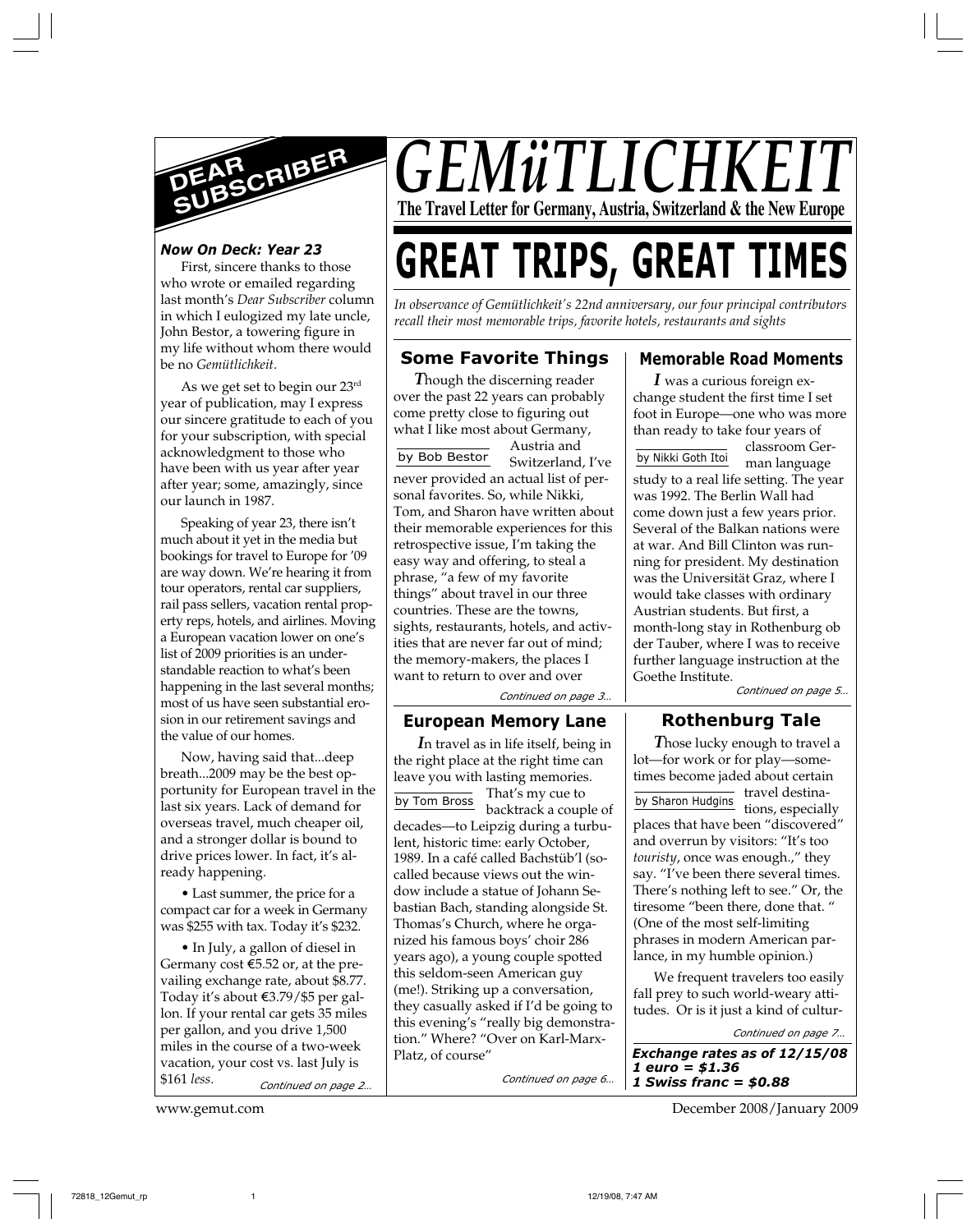# *DEAR SUBSCRIBER Continued from page 1*

• Oil at \$45 dollars per barrel instead of \$120 to \$145 can't help but lower transatlantic airfares. Jet fuel that was \$4.27 per gallon in July averaged \$1.89 in November. Though we haven't yet seen enough movement in the massive fuel surcharges imposed by airlines throughout most of 2008, given the intense competitive nature of the industry, it's bound to happen.

• Everyday my email inbox is the recipient of yet another cruise company announcing yet another paynow-get-a-discount deal.

• The steep drop in business travel has resulted in a glut of empty rooms in four and five-star hotels. That unused inventory is routinely marketed through so-called "opaque" booking sites such as Priceline.com and Hotwire.com (opaque because, until you've made a credit card commitment, you don't know the name of the hotel, only the category and general location.) Biddingfortravel.com reports successful Priceline bids resulting in double rooms at Marriott, Mövenpick, Crown Plaza, and Intercontinental hotels in major German cities for from \$60 to \$110. (Tip: hotels seldom make unused inventory available to "opaque" sellers far in advance, so it's best to wait to bid until a couple of weeks or even few days prior to a planned stay.)

Finally, fewer tourists makes for a better travel experience; you might even have an empty seat next to you over the Atlantic. And—forgive me if I've mentioned this before—the number of opportunities one gets for a European vacation is finite.

**\*\*\*\***

Last month we asked readers of our free email newsletter to take our European travel survey. About 1,000 of them did so. You may be interested in the results:

*Respondents' age:* 90 percent were over 45 years-old, and 55.4 percent were 61 or older.

*Evaluate the likelihood of your traveling to Europe within the next 12 months***:** Amazingly 42.5 percent said they will "definitely travel to Europe within the next 12 months." Another 18.5 percent said they will "probably" go, and 17.2 percent gave the possibility of travel a 50-50 chance. Only 6.5 percent said they were "definitely not going."

*Factors influencing the decision to travel to Europe***:** Personal financial health seems to be the main factor, as 50 percent of respondents rated it either a major consideration or the most important consideration. Another 41 percent called it "somewhat" or "fairly important" in the decision process.

Only 2.7 percent of respondents said the value of the dollar was the most important element in the travel decision, and 20.2 percent said it was

www.gemut.com http://theeuropetraveler.com

a major consideration. Another 60.7 percent said the value of the dollar was "somewhat important," or "fairly important."

Airline fares were next in importance. Only 9.4 percent said they were "not a consideration," while nearly 36 percent called them either a "major consideration" or the "most important element in the decision process." Another 55 percent called them "somewhat" or "fairly" important.

Time away from work or family, the hassle of travel, and jetlag, do not seem to play a great part in the go/no-go decision, though one in five respondents said time away from work was "fairly important," a "major consideration," or the "most important element" in deciding.

*The main reason I go to Europe***:** An overwhelming 83.6 percent travel to "vacation, relax and enjoy." "Visit family" was cited by 12.1 per-

*Continued on page 8…*

# **Using Gemütlichkeit**

• Hotel prices listed are for one night. Discounts are often available for longer stays.

• All hotel prices include breakfast unless otherwise noted.

• Local European telephone area codes carry the "0" required for in-country dialing. To phone establishments from outside the country, such as from the USA, do not dial the first "0".

#### **Logging on to Our Website**

Back issues in PDF format from January 1993, except for the most recent 10, are available free to subscribers only at www.gemut.com (click on "Members"). To access the issues, enter the user name and password published in this space each month. The new codes are:

User Name: **vnna** Password: **1482**

| <b>HOTEL RESTAURANT RATING KEY</b><br><b>GEMüTLICHKEIT</b> |                                                                                                                                                                                                                                                                                                                                                                                                                                                                                                                                                                            |                                                       |                                      |
|------------------------------------------------------------|----------------------------------------------------------------------------------------------------------------------------------------------------------------------------------------------------------------------------------------------------------------------------------------------------------------------------------------------------------------------------------------------------------------------------------------------------------------------------------------------------------------------------------------------------------------------------|-------------------------------------------------------|--------------------------------------|
| <b>Rating Scale</b>                                        | <b>Scale</b>                                                                                                                                                                                                                                                                                                                                                                                                                                                                                                                                                               | <b>Restaurant Criteria</b>                            |                                      |
| Excellent                                                  | 16 - 20                                                                                                                                                                                                                                                                                                                                                                                                                                                                                                                                                                    | Food                                                  | 65%                                  |
| Above Average                                              | $12 - 15$                                                                                                                                                                                                                                                                                                                                                                                                                                                                                                                                                                  | Service                                               | 20%                                  |
| Average                                                    | $8 - 11$                                                                                                                                                                                                                                                                                                                                                                                                                                                                                                                                                                   | Atmosphere                                            | 15%                                  |
| Adequate                                                   | $4 - 7$                                                                                                                                                                                                                                                                                                                                                                                                                                                                                                                                                                    |                                                       |                                      |
| Unacceptable                                               | $0 - 3$                                                                                                                                                                                                                                                                                                                                                                                                                                                                                                                                                                    |                                                       |                                      |
|                                                            |                                                                                                                                                                                                                                                                                                                                                                                                                                                                                                                                                                            | <b>Value Rating</b>                                   | <b>Scale</b>                         |
| People/Service                                             | 30%                                                                                                                                                                                                                                                                                                                                                                                                                                                                                                                                                                        | Outstanding Value                                     | $17 - 20$                            |
| Location/Setting                                           | 15%                                                                                                                                                                                                                                                                                                                                                                                                                                                                                                                                                                        | Very Good Value                                       | $12 - 16$                            |
| Guestrooms                                                 | 30%                                                                                                                                                                                                                                                                                                                                                                                                                                                                                                                                                                        | Average Value                                         | $-11$<br>9                           |
| Public rooms                                               | 5%                                                                                                                                                                                                                                                                                                                                                                                                                                                                                                                                                                         | <b>Below Average Value</b>                            | $5 - 8$                              |
|                                                            | 20%                                                                                                                                                                                                                                                                                                                                                                                                                                                                                                                                                                        | A Rip-Off                                             | <sup>n</sup><br>-4<br>$\blacksquare$ |
|                                                            |                                                                                                                                                                                                                                                                                                                                                                                                                                                                                                                                                                            |                                                       |                                      |
|                                                            | Robert H. & Elizabeth S. Bestor<br>Nikki Goth Itoi<br><b>Tom Bross</b><br><b>Sharon Hudgins</b><br><b>Thomas P. Bestor</b><br>Kurt Steffans<br><b>Andy Bestor, Laura Riedel</b><br>Gemütlichkeit (ISSN 10431756) is published 10 times each year by UpCountry<br>Publishing, 288 Ridge Road, Ashland OR 97520. TOLL FREE: 1-800/521-<br>6722 or 541/488-8462, fax: 541/488-8468, e-mail travel@gemut.com. Web<br>site: www.gemut.com. Subscriptions are \$67 per year for 10 issues. While<br>every effort is made to provide correct information, the publishers can make | <b>Hotel Rating Criteria</b><br>Facilities/Restaurant |                                      |

Gemütlichkeit 2009/January 2009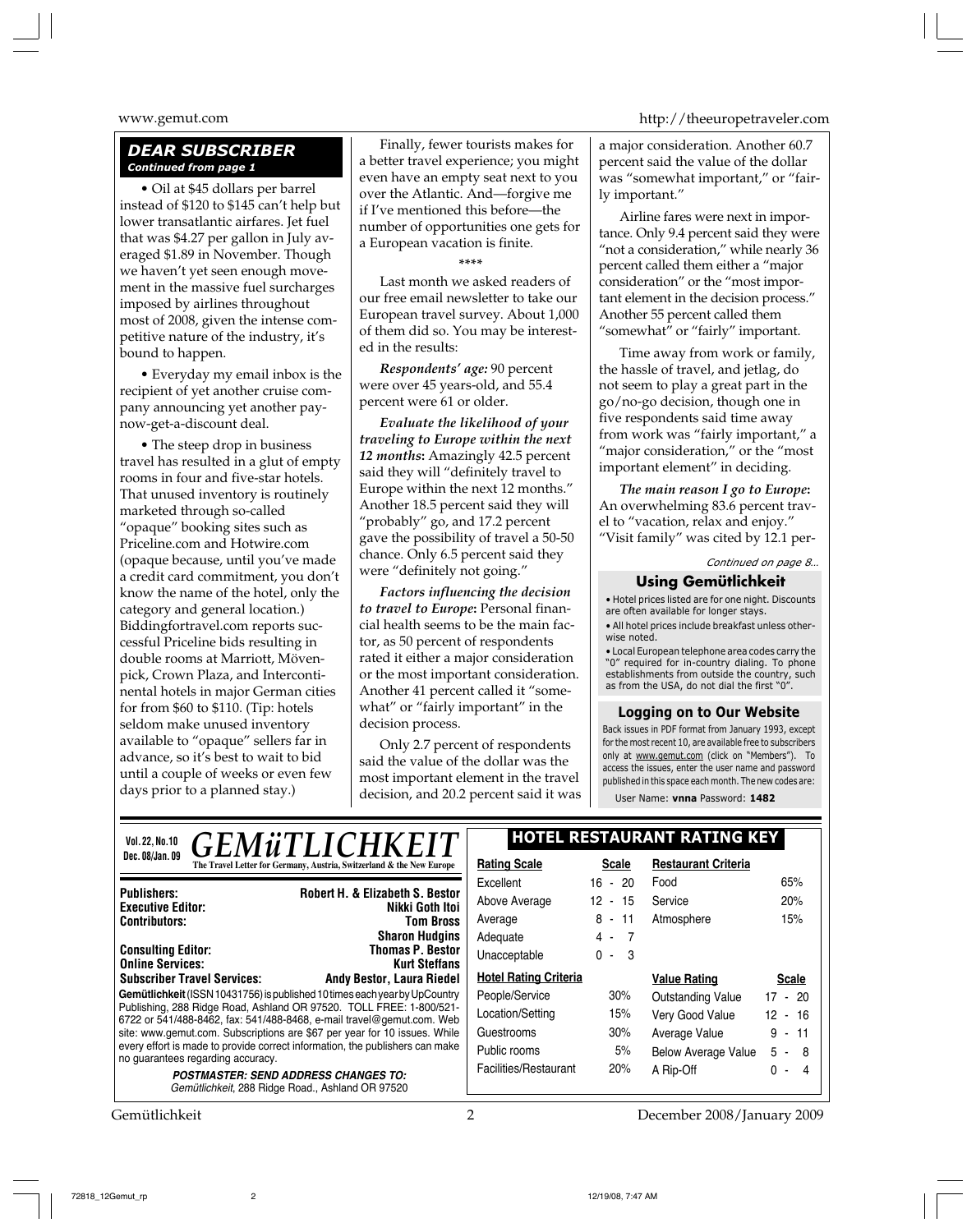#### http://theeuropetraveler.com www.gemut.com

### *BOB BESTOR Continued from page 1*

again. I hope you will indulge me, as some of them we've covered before—several times:

(Price code: I=inexpensive, M=Moderate, E=Expensive)

### Hotels Germany **Art Nouveau, Berlin**

(www.hotelartnouveau.de, tel. +49/30 32 77 440). An international clientele, superb location in one of the city's most interesting neighborhoods; spacious, comfortable rooms; and, most of all, caring, knowledgeable management, make this my favorite familyrun, big-city hotel of all-time. (M)

**Anker, Marktheidenfeld** (www.hotel-anker.de, tel. +49/9391 6 00 40) About 45 minutes by car from the Frankfurt Airport, thus ideal for a first night. Solid, comfortable accommodations, a cut below luxury. The Deppisch family's warm welcome is old-school. (M)

**Neu-Meran**, Bad Reichenhall-Nonn (www.hotel-neu-meran.de/, tel. +49/8651 40 78) Hidden in the forest above Bad Reichenhall. Family-owned, with great "old world" charm. They don't seem to make 'em like this anymore. (M)

**Hotel Petrisberg**, Trier (www.hotel-petrisberg.de, tel. +49/ 651 4 640) Legendary hospitality in a gorgeous setting. (I-M)

**Wreecher Hof,** Putbus-Wreechen on the Isle of Rügen. (www.wreecher-hof.de, tel. +49/ 38301 850) Top-flight accommodations at an amazing price. Beautiful, quiet setting and location. (M-E)

### Restaurants Germany

**Gasthof Fraundorfer,** Garmisch-Partenkirchen (www.gasthoffraundorfer.de , tel. +49/8821 92 70) While guestrooms are not special (time for some refurbishing), the hotel is inexpensive and Bavarian-country to its core. But what *is* special, and draws me back again and again, is dinner and the music in the kitschy *Stube*. If I had but one night to spend in Germany, it might be here. (I)

**Rogacki**, Berlin (rogacki.de, tel. +49/30 343 8250) Can a stand-up lunch counter haunt one's dreams? This one does mine. Unbelievably low-priced, fresh, fresh, fresh seafood prepared before your eyes. Great people watching. (I)

**Hotel Krone**, Niederstetten (www.hotelgasthofkrone.de, tel. +49/79 32 8990) Really good food served almost entirely to locals in a tiny, off-the-beaten-track village 50km south of Würzburg. (I-M)

**Zimmermann's Lübecker Hanse**, Lübeck (www.luebeckerhanse.de, tel. +49/451 780 54) A tad upscale but a couple will eat and drink well here for around \$100. (M)

**Söl'ring Hof**, Sylt-Rantum (www.dorint.com/en/hotel-syltwesterland, tel. +49 4651 8500) I can't figure why Michelin withholds a third-star. Our best restaurant meal in 10 years. Bring many euros. (E)

**German towns I'm anxious to get back to:** Berlin, Bamberg, Freiburg, Quedlinburg, Coburg, Hamburg, Schwabisch Hall, Weimar

# Miscellaneous Germany

ICE trains; the food floor of Berlin's KaDeWe department store and its Budvar/Pilsner Urquell (Czech beer) concession; sausages at Nürnberg's Bratwursthäusle; driving back roads: beaches on the islands of Rügen and Sylt; Wieskirche; Munich's Asamkirche; the Carriage Museum, grounds, and Botanical Gardens at Munich's Nymphenburg Palace; the Mosel; Schloss Herrenchiemsee; the village of Seeg near Füssen; Coburg's Veste; the churches at Zwiefalten and Ottobeuren; Schloss Hohenzollern; Wehlener Sonnenuhr (wine); Augustiner (beer).

### Austria Hotels

**Schloss Haunsperg**, Oberalm bei Hallein

(www.schlosshaunsperg.com, tel. +43/6245 80 662) An absolutely unique hotel experience. Unmatched "Old World" hospitality. Words fail. The amazing von Gernerths whisper retirement so see this place soon. (M)

**Altstadt**, Vienna (www.altstadt.at, tel. +43/1 522 66 66) Though this place has moved a bit upscale, in the context of Vienna hotels it's still good value. I like the neighborhood, the modern décor, and especially owner Otto Wiesenthal and his capable staff. (M-E)

**Kaiserin Elisabeth**, Vienna (www.kaiserinelisabeth.at, tel. +43/1 51 526) For many years our *Wien* headquarters. More than I like to pay, but best possible location, spacious rooms, and you know you're in Vienna. I recall when, for days at a time, we were able to park the rental car on the street 50 feet from the hotel's front door. Those days are long gone. (M-E)

**Mader**, Steyr (www.mader.at, tel. +43/7252 53 358) Comfortable, friendly hotel right on the main square of one of Austria's underrated towns. (M)

**Gasthof Schorn**, St. Leonhard-Grödig near Salzburg (www.gasthofschorn.at/en, tel. +43/ 6246 72 334) I've gotten a couple of tough emails (though many more in praise) about this place and its proximity to a noisy highway. That may be a problem when the weather is hot and windows must be opened, but 90-percent of the time I see it as a great value. Love the restaurant. (I)

# Austria Restaurants

**Hotel Der Bär**, Ellmau (www.hotelbaer.com/de, tel. +43/ 5358 2395) Good food served in gleaming wood-paneled/ceilinged dining room, with great views of mountains and meadow. (M)

**Gasthof Ubl**, Vienna (Pressgasse 26, tel + 43 1587 6437) Just found this place last year. Dark wood paneling, genuine *Alt Wien* ambiance. Best value meal of the last several years. Few tourists. Worth a journey. (I)

**Gasthof Auerhahn**, Salzburg. (www.auerhahn-salzburg.at, tel. +43/662 45 10 52) In our entry hall hangs a watercolor purchased off the restaurant's wall 10 years ago for about \$50. It is the work of a local doctor who displayed the product of his hobby there. Food? Michelin

Gemütlichkeit 3 December 2008/January 2009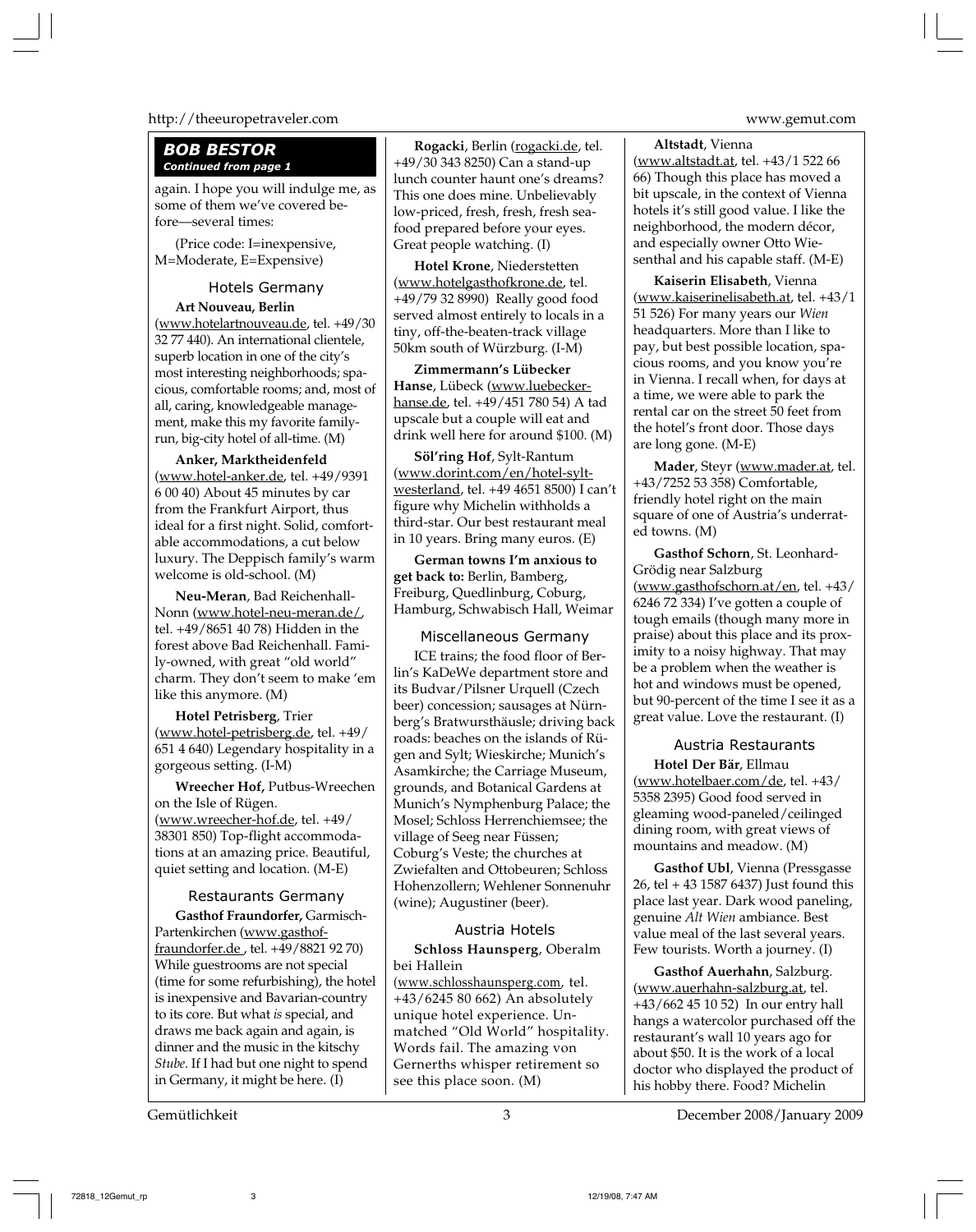gives Auerhahn a red *Karte*. Need I say more? (M)

#### **Rusterhof**, Rust

(www.mooslechners.at, tel. +43 2685 60 793) Wonderful little restaurant and hotel (four very nice rooms) right on the town square. This is wine country (especially dessert wine) and the Rusterhof has a long list of the local product. (M)

**Gasthof Steinerwert**, Zell am See (www.gastlichkeit.com, tel. +43/6542 72 502) Superb downhome Austrian country cooking. Familiar dishes, expertly prepared with the freshest ingredients. (I)

**Austrian towns I'm anxious to get back to:** Vienna, Graz, Steyr, Hallstatt, Rust, Bad Ausee, Maria Zell, Kremsmünster, Lech

#### Miscellaneous Austria

Almost everything in Vienna but especially Kaisergruft, Dorotheum, Flohmarkt, Prater, Secession building, Schatzkammer in the Hofberg, Hundertwasser Haus, Kunst-HausWien, Zentralfriedhof (graves of Beethoven, Schubert, Brahms, Strauss, et al), *Die Fledermaus* at the

**Key Websites for the Traveler • www.gemut.com** Gateway site for travelers to Germanic Europe, including car rental, rail passes, hotel bookings, traveler feedback, travel tips, and past issues (free access to back issues for subscribers; see log-on info on page 2).

**• www.viamichelin.com** The Michelin database of hotels and restaurants, plus great interactive trip planning tools

**• www.travelessentials.com** Guidebooks, maps, travel accessories, luggage, all at 10 percent off for subscribers. Use discount code  $g$ cemut $2009$ 

**• www.webflyer.com** Informative frequentflyer forums make this a must for air travelers

**• bahn.hafas.de/bin/query.exe/en** German rail website, with train schedules throughout Europe, as well as Germany

**• www.sbb.ch/index\_e.htm** Swiss and European rail schedules

**• www.ski-europe.com** Top Web resource for skiers with much data on Alpine resorts

- **www.myswitzerland.com** Website of Switzerland's national tourist authority
- **www.germany-tourism.de** Germany's national tourist authority

**• www.austria.info/us** Austria's national tourist authority

**• www.historicgermany.com** Website for an alliance of historic German cities

**• www.thetravelinsider.info** Info on electronics for travelers — cell phones, computers, etc.

Volksoper, and breakfast at Café Schwarzenberg; the Grossglockner; the Wachau; Burgenland and Neusiedlersee; the Südsteirische Weinstrasse; Reidel wine glass factory in Kufstein; Archbishop Wolf Dietrich's Salzburg tomb; mountain train ride from Badgastein to Villach; horseradish soup at Hotel Erzherzog Johann in Graz; Gösser beer.

#### Switzerland Hotels

**Hotel Beau-Rivage Palace**, Lausanne (www.beau-rivage-palace.ch, tel. +41/21 613 33 33). If I had one night to spend in one hotel in all the world...(E)

**Grand Hotel Victoria Jungfrau**, Interlaken (www.victoriajungfrau.ch, tel. +41/33 828 28 28) If the Beau-Rivage was fully booked...(E)

**Chalet du Lac**, Iseltwald (www.dulac-iseltwald.ch, tel. +41/33 845 84 58) Killer location in a quiet village on Brienzersee. Very good seafood restaurant. The view of the little harbor from a balcony room on the front of the hotel is quite special. (M)

**Waldhotel Doldenhorn**, Kandersteg. (www.doldenhornruedihus.ch, tel. +41/33 675 81 81) A wonderful, family-owned mountain hideaway that's unfortunately gotten expensive. Room 205 looks across the valley to a thin, silvery ribbon of water as it falls hundreds of feet along a sheer rock wall to the valley floor. Heaven. (E)

**Hotel Hirschen**, Langnau. (www.hirschen-langnau.ch, tel. +41 34 402 1517) Rustic country hotel in the Emmental with an excellent kitchen. Outstanding value. (M)

#### Switzerland Restaurants

**Stazione "da Agnese," Intragna**. (www.daagnese.ch , tel. +41/91 796 1212 ) Creative cuisine at a decent price near Locarno. These are NOT dishes from *Grosmueti's* country kitchen. Ten lovely guestrooms as well. (M-E)

**Forni**, Airolo. (www.forni.ch/, tel. +41/918 691 270) A way off the beaten track place that's "in my head." Intensely-flavored wild

#### www.gemut.com http://theeuropetraveler.com

mushroom bits in filo pastry, the alltime best venison, and more. The hotel is also a keeper; inexpensive and across from the train station. (M)

**Zeughauskeller**, Zürich (www.zeughauskeller.ch, tel. +41 44 211 2690) Yeah, I know it's in all the guidebooks but it's always full of locals, from billionaires to working stiffs. Swiss country favorites prepared with the finest ingredients. (I-M)

#### **Lorenzini**, Bern

(www.lorenzini.ch, tel. +41/31 318 5067) I love Italian and this place has never let us down. A lasting image is of a fat, white truffle being grated over a plate of glistening tagliatelle. (M)

**L'Ermitage**, Vufflens-Le-Château (www.ravet.ch, tel. +41/21 804 68 68) One of the great dining experiences of my life, though it's been a few years and M. Ravet now has one star instead of two. The hotel property and surrounding countryside (very close Audrey Hepburn's home in Tolochenaz) are gorgeous. For affluent foodies who want a special weekend, this is my top recommendation. (E)

**Swiss towns I'm anxious to get back to:** Mürren, Bern, Lausanne, Montreux, Locarno, Appenzell, Basel, Zürich, Pontresina, Iseltwald, Neuchâtel, Sion, Morges, Châteaud'Oex, Kandersteg

**Miscellaneous Switzerland**: Close-up views of the Eiger and Jungfrau from almost any place in Mürren; Swiss trains and lake boats; the helicopter ride to Les Diableret glacier (about 11,000 feet), the snowcat ride from the chopper to the mountain restaurant, lunch and way too much wine in the mountain restaurant, the cable car ride down from the glacier; Lausanne's Olympic Museum; the Lauterbrunnen Valley; the view from vineyards above Vevey across Lac Léman to the Savoie Alps in France; the calves liver at the Bahnhof Restaurant in Saanen; watching, from the swimming pool of Hotel Les Sources des Alpes, a late-afternoon thunderstorm form above the great rock face that looms over Leukerbad.

Gemütlichkeit 4 December 2008/January 2009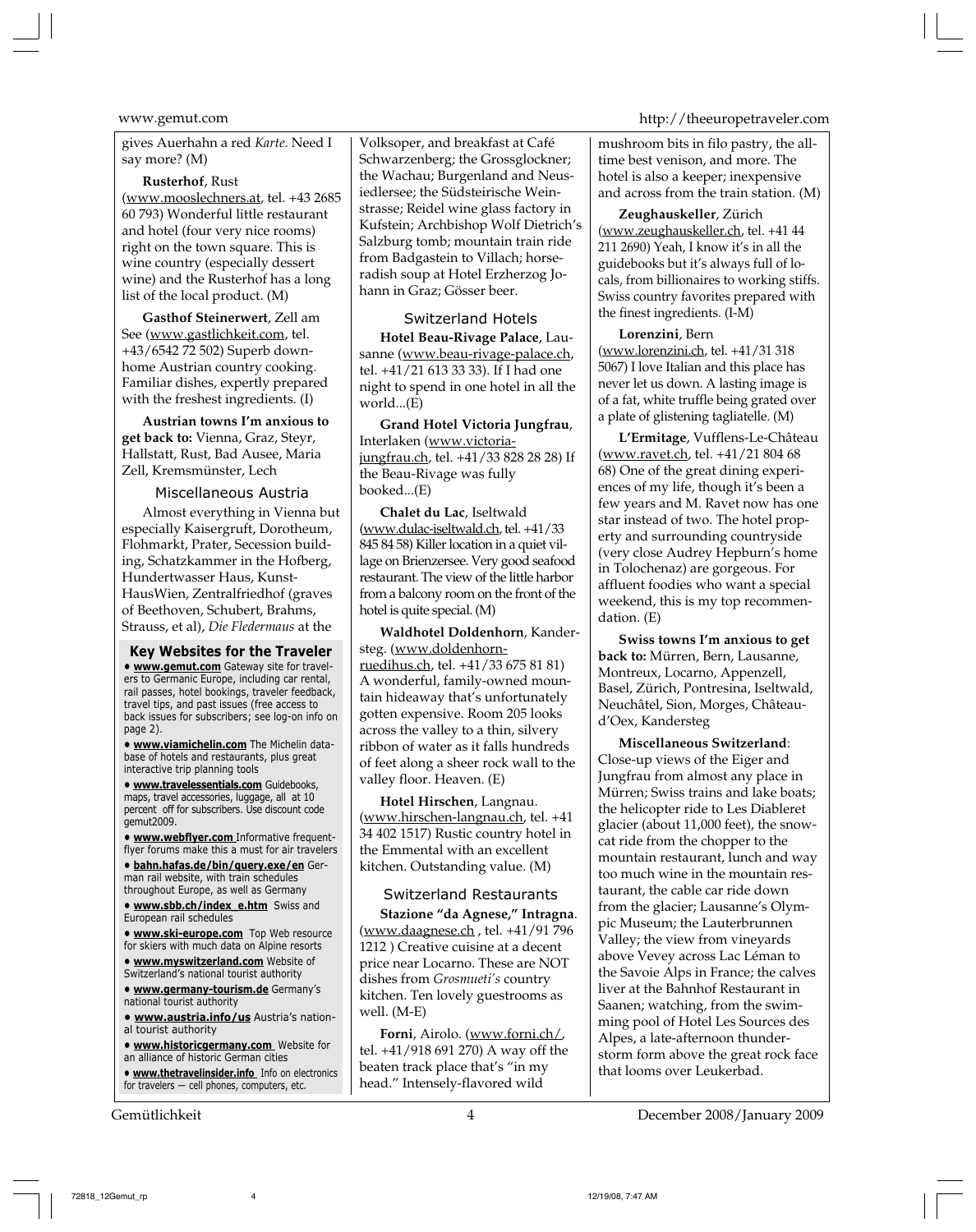#### http://theeuropetraveler.com www.gemut.com

**Best answer to a tourist's question:** After explaining that the heavy main cable from which his car hangs hundreds of feet up the mountain side is replaced every 18 months, the Swiss cable car operator was asked, "What do you do with the old cables?" With a wink, he quickly replied, "We sell them to the Italians."

I've left out *so much*.

M

#### *NIKKI GOTH ITOI Continued from page 1*

Fortunately, the "study" part of study abroad consumed only three days out of every week, leaving the rest for excursions to surrounding towns and neighboring countries. In six months of budget travel, I toured a smattering of major cities and rural villages, from Heidelberg and Munich to Budapest and the Bodensee. There was Christmas in the Alps, New Year's in Nice, and nightlife in Maribor (Slovenia).

Since those heady days, I've returned to Europe again and again, for business and for pleasure. Living overseas in my twenties kindled a lifetime of wanderlust that I try to indulge at every opportunity. I've experienced Michelin-starred dining in Barcelona, 24-hours of daylight in Helsinki, and café culture in Paris. But these European hotspots are not the places that I remember most vividly. For me, it's off-the-beatentrack destinations in Austria, Germany, and Switzerland that have made the most lasting impressions.

#### Oh, the people you'll meet

When I think back on nearly two decades of travel throughout these Germanic countries, it is the people I remember most: the elderly *hausfrau* who grudgingly rented me a room in Rothenburg, and the man who sold produce from a stand on my way to class; the Ahr Valley vintners who generously shared their wines with my mother and me; the brother of my sister-in-law's butcher, whom we looked up in Hamburg; the pilot who took my husband parasailing over the Zillertal, and the Japanese ski instructor who asked him for help translating Japanese to German;

the friendly tour guide in Trier who led us through Roman ruins; the professor who tried to teach me about Kafka.

Aside from these fond memories, a handful of towns, accommodations, meals, and activities stand apart from the rest. Here are a few of my all-time favorite Europe travel moments:

# Riding mountain bikes to the snowy top of Septimerpass

My husband and I do not have good karma when it comes to mountain biking. We are notorious for getting lost, running out of food and water, and choosing terrain that is generally unsuitable for bikes. The Septimerpass, southwest of St. Moritz, was no exception. It started out as a gentle climb, but quickly became an impossibly steep grade. And then we reached the snow. It was early May, and though temperatures were pleasantly warm on the valley floor, it was decidedly winterlike at elevation. We toughed it out, slipping and sliding and carrying our bikes in places, until we reached the summit, where a family of frogs were busy sunning themselves in a puddle of melting snow—a most unusual sight to see. We finished the day by reliving the ride over a gourmet dinner of freshly caught *forelle* at **Restaurant Grischuna** (7457 Bivio– CH, tel. +41/081 659 1212, grischuna\_bivio@bluewin.ch, www.grischuna-bivio.ch) in Bivio, and then it was early to bed in our comfortable room at the friendly **Hotel Solaria** (Strada del Guiglia 43, CH–7457 Bivio, tel. +41/081 684 5107, solaria@hotelsolariabivio.ch, www.hotelsolariabivio.ch).

#### Tasting Germany's finest red wines in the Ahr Valley

My mother had never been out of the country (unless you count Canada) when I invited her to accompany me on a trip to the Ahr Valley. I had heard that Germany makes red wines and wanted to find out how they compared to their better known—and more widely available—counterparts in France and

California. The Spätburgunders, Portugiesers, and Dornfelders that we tasted certainly pleased the palate.

But even more memorable was our lunch in the neighboring spa town of Bad Neuenahr, at **Restaurant Idille** (Am Johannisberg 101, D-53474 Bad Neuenahr, tel +49-2641- 28429). Perched high on a hill, this tiny restaurant had spectacular views and a seasonal, French-inspired menu that featured fresh local ingredients. We began sipping a flowery Sekt made from elder blossoms, moved on to the roasted chicken breast, and finished with a decadent chocolate mousse.

Our home base for the trip was the grand **Hotel Lochmühle** (Ahrrotweinstrasse/Bundesstrasse 62, [Route B267] 53508 Mayschoss, tel. +49 2643-8080, hotel-lochmuehle@tonline.de, www.hotellochmuehle.de), set along the riverbank and surrounded by vineyards.

> Slopeside dining on an Austrian ski tour

Skiing is a different sport in Austria. In the U.S., our purpose-built resorts are expensive and with few exceptions, far removed from real local communities. But in Austria, downhill skiing is an everyday activity that appeals to all ages, from toddlers to seniors. Just about every alpine town has it's own gondola, cable car, chair lift, or rope tow, which means the locals can take a few runs before work or after school. This flexibility sets the tone for a relaxed and festive atmosphere on the slopes. Mountaintop ice bars serve tall steins of Gösser beer for the après ski crowd, and it is perfectly acceptable to take a few runs, quit early for lunch, and soak up some of that highaltitude sunshine. Lunching on brats and beer became a daily ritual as we roamed from Mayrhofen and Saalbach in the Alps to Lienz in the Dolomites, searching for fresh powder.

# Soaring over the Zillertal

When a friendly Mayrhofen tourist office liaison invited me to try paragliding and explained that it would involve running off the side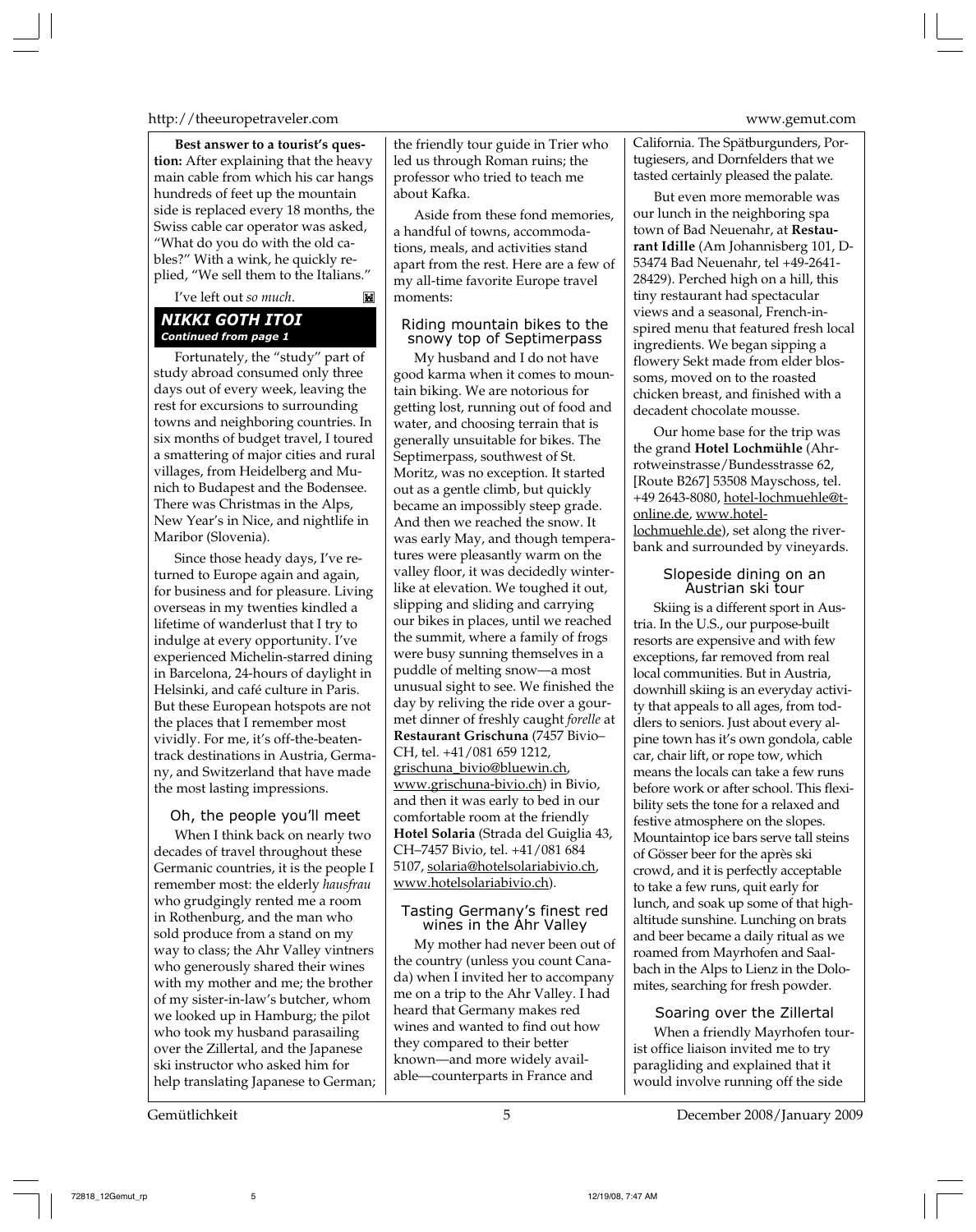of a cliff, high above the Zillertal, I nominated my husband for the job. He would be attached to a sail and an instructor, but the valley floor was a long way down. He rode the cable car up to the summit, while I waited in a field below, watching dozens of brightly colored sails spinning round and round as they drifted lower and lower. When at last my paraglider landed, he reported that the aerial views had been superb, he just wished he'd had some Dramamine.

That night, we celebrated his safe return with a hearty dinner in a 400-year-old farmhouse, the **Wirtshaus zum Griena** (Mayrhofen, Dorf Haus 768, tel +43 5285/62 778). We ordered *Blutwuchtreaschtl*, blood sausage and diced potatoes pan fried and then baked in a heavy iron skillet until the top is crusty, and *Kaasschpazlang*, sinfully rich noodles baked with cheese and topped with bread crumbs. Our only regret was that we had not thought to arrive by horse-drawn sleigh.

# Wandering through Roman ruins in Trier

On a tour of the Mosel River, a stopover in Trier revealed an unexpected attraction: Roman ruins in Germany—lots of them. We walked through the Porta Nigra, Basilika, and Imperial Baths, and attended a performance in the amphitheatre. But even more impressive than the walking tour were the accommodations at **Klosterschenke** (Klosterstr. 10, D-54293 Trier-Pfalzel, tel. +49/0651/6089), an 800 year-old monastery that was converted into a guest house in the early 1800s.

*Nikki Goth Itoi is a travel writer living in Davis, California. She wrote her first story for* Gemütlichkeit *in 1998 and has contributed numerous features in the years since, covering topics such as German wines, Austrian ski resorts, and outdoor adventure in Switzerland. Nikki is also the author of the* Moon Baja*,* Moon Cabo*, and* Moon Hudson River Valley *guidebooks.* M

# *TOM BROSS Continued from page 1*

And so we headed toward increasing levels of crowd clamor emanating from the Saxon tradefair city's vast main square (renamed Augustusplatz post-reunification), flanked on opposite sides by the opera house and Gewandhaus concert hall. Suddenly, a cup containing a flickering candle was thrust into my hand as we plunged into that night's episode of local citizenry mass protesting against socialist-GDR bureaucratic control—everyone shouting and chanting, some waving *Wir Sind das Volk!* banners demanding "we-the-people" civil liberties. Others hoisted placards lampooning hard-line, Leipzig-born GDR boss Walter Ulbricht. Nearly 70,000 of us jammed the place, with hundreds more surging in from ring roads wrapped around the *Innenstadt*.

My impressions of Leipzig and all of Germany—plus Austria, Switzerland and the "New Europe" have always hinged on those kinds of close, in-your-face encounters with major events and achievements. Not every experience can match the intensity and immediacy of October's "Leipzig Miracle" from 20 years ago, an escalation of public outbursts that led directly to the collapse of socialist East Germany's government.

#### Dresden, Lucerne, Budapest, Berlin

Nevertheless, also unforgettable: Admiring Raphael's *Sistine Madonna* (in Dresden's **Gallery of the Old Masters**); walking across Lucerne's colorfully painted *Kapellbrücke* (a timber-roofed 14th-century old-timer spanning the River Reuss, destroyed by fire in 1993 but carefully restored since); communing with Mozart and Mahler during a Vienna Philharmonic concert in the gilded Musikverein; watching fireworks explode above Budapest's Danube Bend (climaxing Hungarian National Day).

www.gemut.com http://theeuropetraveler.com

No European capital outdoes sprawling, buzzing Berlin when it comes to past-present contrasts. Such as: tracing the zigzagging, curving outline of the former Wall, which divided inner-city districts with 96 miles/155 km. of concreteslab barriers. Now they're gone except for random memorialized leftovers—but chronicled in Kreuzberg's **Haus am Checkpoint Charlie** (Friedrichstrasse 43-45) and Wedding's **Berliner Mauer Documentation Center** (Bernauer Strasse 111).

Thanks to an afternoon of bicycle-pedaling from-to hip, edgy Prenzlauer-Berg, I learned more than ever before about the Wall and its watchtower and border-crossing infrastructure, with in-between *Todesstreiffen* death strips transformed into greenbelts and playgrounds. Contact Berlin on Bike for a self-rental ( $\epsilon$ 10) or guided ( $\epsilon$ 17) jaunt (www.berlinonbike.de).

Lodging/Dining Favorites  **In Leipzig:** True to its Goetheinspired fame, **Auerbachs Keller** usually gets crowded, so opt instead for another old-timer, dating from 1841: *gemütlich* **Zil's Tunnel** (Barfussgässchen 9, tel. +49/0341/ 960/2078), my choice for no-frills Leipziger cooking. From Augustusplatz, swing over to **Park Hotel** (Richard-Wagner-Strasse 7, 04109 Leipzig, tel. +49/0341/985/20, www.parkhotelleipzig.de), a 1913 *Jugendstil* beauty, completely transformed in 1996 from its earlier existence as the stodgy GDR-era Stadt Leipzig.

**In Dresden:** Closeness to the rebuilt Frauenkirche, Rococo décor and Meissen tableware make **Grand Café Coselpalais** (An der Frauenkirche 12, tel. 49/0351/496/2424), desirable for fine dining, indoors or out on the sandstone forecourt. For overnighting, settle into the stylishly intimate, 30-room **Bülow Residenz** (Rähnitzgasse 19, tel. +49/0351/ 800/30, www.Buelow-Residenz.de), easily reachable over on the Neustadt side of the Elbe.

Gemütlichkeit 6 December 2008/January 2009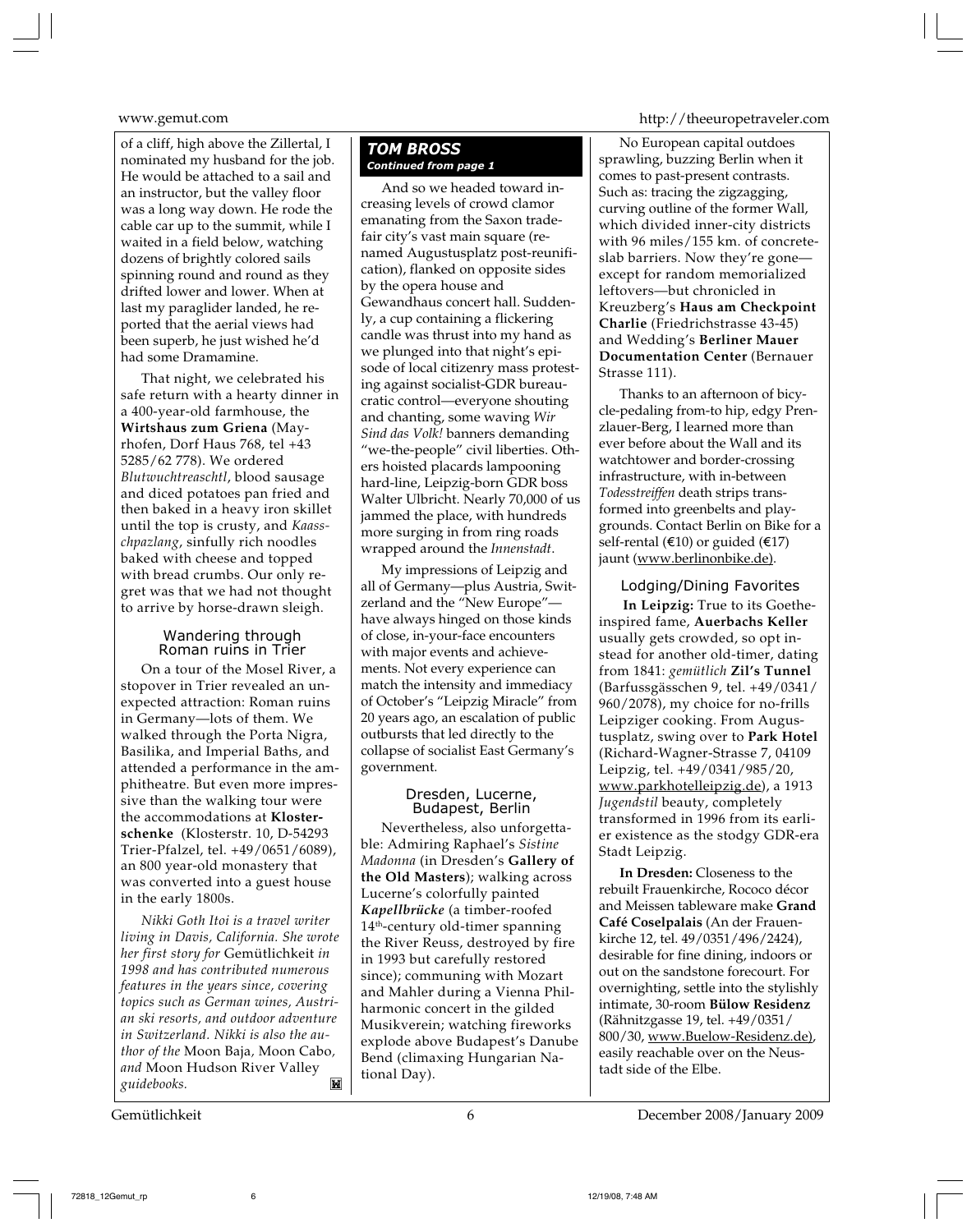#### http://theeuropetraveler.com www.gemut.com

**In Vienna:** On an *Innere Stadt* side street, **Figlmüller** (Wollzeile 5, tel. +43/01/512/6177) has been the city's veritable *Wiener Schnitzel* epicenter since opening in 1905. Bare tables and plain benches contrast with tuxedo-outfitted wait staff hoisting the super-size breaded-veal cutlets. Several squeezed-together blocks from St. Stephen's cathedral, **Hollman Beletage** (Köllnerhofgasse 6, tel. +43/01/961/1960, www.hollmann-beletage.at) excels as a 16-room designer hotel with its low-slung contemporary furnishings and a leafy courtyard.

**In Lucerne:** Choose traditional Swiss specialties or fresh-caught lakefish at **Zunfthaus zu Pfistern** (Kornmarkt 4, tel. +41/041/410/ 3650), a balconied ex-guild hall (circa-1341) topped with heavy oak ceiling beams. Centrally situated for lakefront and riverside access, 100 room **Hotel Schiller** Pilatusstrasse 15, tel. +41/041/226/8787, www.schiller-luzern.de) features cozy nooks and 19<sup>th</sup>-century details.

**In Budapest:** Zesty national gastronomy blends smoothly with locally-brewed Dreher beer, served on the lamplit terrace at **Premier** (Andrássy út.101, tel. +36/342/1768), on a boulevard so historically auspicious that it's a UNESCO World Heritage Site. On the Buda side of the Danube, where Hungary's Royal Castle commands a lofty hilltop, the sleekly modern, 27-room **Hotel Victoria** (Bem Rakpart 11, tel. +36/457/ 8080; www.victoria.hu) is ideally sited and big-windowed for river views and Pest skyline panoramas.

 **In Berlin:** Some folks can't shake off their misty "Ostalgia" feelings. But we all know that grim, secretive behind-the-Wall East Berlin no longer exists, as evidenced by the central Mitte district's trendy restaurant scene. Minimalist décor and bold menu selections make **Zoe** (Rochstrasse 1, tel. +49/030/240/456/35) fit right in. It's not far from Alexanderplatz. **Aigner** (Französische Strasse 25, tel. +49/030/751/1850) another favorite, faces the Gendarmenmarkt's splendid architectural

ensemble. Midway between Potsdamer Platz and lively Friedrichstasse, 392-room **NH Berlin-Mitte** (Leipziger Strasse 106-111, tel. +49/ 030/203/760, www.nh-hotels.com) has first-class stature. .

*As a frequent contributor to magazines, newspapers, newsletters and guidebooks, Boston-based Tom Bross has been writing about (and photographing) German, Austrian and Swiss destinations and events since the early '70s. A 1953 journalism graduate of Marquette University, he proudly claims first-generation "roots" in the Offenburg area of southwesterly Baden-Württemberg.* Ĭ×.

### *SHARON HUDGINS Continued from page 1*

al snobbery, a sense of superiority that causes us to erect a barrier between ourselves and the possibility of experiencing an old, familiar place in new and unexpected ways?

Having lived in Germany for 15 years and traveled extensively throughout the country, I do have my own preferences for particular cities, towns, regions, and foods. And I've always tried to avoid the tourist crowds whenever possible. So my first trip to Rothenburg-obder-Tauber—more than three decades ago—convinced me that seeing Rothenburg once was enough.

It seems like every visitor to Germany eventually goes to Rothenburg, the little medieval walled town that travel writers always tout as "charming" and "picturesque." And it felt like all the tourists in Germany had decided to show up in Rothenburg on the same sweltering summer day I was there.

The town was surrounded by tour buses. All the auto parking lots were full. Crowds were streaming through the old stone gates into the city. Hordes of sweaty tourists were stuffed into the small souvenir shops, pushing through the narrow streets, and occupying all the seats in the beer gardens and sidewalk cafes. It took a long stretch of my imagination to find anything charming or picturesque about Rothenburg.

Bored, frustrated, and soaked in sweat myself, I left after a couple of hours, vowing not to return.

Fast forward to a few years later, when my husband and I were driving across Germany en route to a new job, in a big station wagon loaded to the top with all our worldly goods. An unexpected snowstorm forced us to stop overnight in Rothenburg, hundreds of kilometers from our destination. Since it was the night before New Year's Eve, we were surprised to find a comfortable room still available at a modest *Gasthaus* near the main square. The town was quiet, with only a few locals out shopping for the coming holiday feast. There was even a safe place to park our car with all our precious possessions.

After a night of heavy snowfall, the view from our bedroom window the next morning looked like a scene on an old-fashioned Christmas card. Okay, I admit it was "charming" and "picturesque"—enough that we decided to stay another day and explore "romantic Rothenburg."

By dinner time that evening, the frigid weather had made us ravenous. But every restaurant we entered was already booked up for New Year's Eve. Finally we found the only place in town that had one table left—a rather fancy restaurant in the Baumeisterhaus, a historic stone building dating from 1596. Still wearing our traveling clothes—wool sweaters, corduroy jeans, and heavy hiking boots—we joined the elegantly attired Germans who had come there to celebrate Sylvesterabend (St. Silvester's Eve, as they call New Year's Eve).

The meal was superb, the wine one of our favorites, and the band enthusiastic. As we joined the happy Germans taking a turn around the dance floor, no one seemed to mind that we weren't dressed for the festive occasion.

We left the restaurant in high spirits late that night, treading on newly fallen snow behind three characters in medieval costumes, one of them carrying an old lantern.

Gemütlichkeit 7 December 2008/January 2009